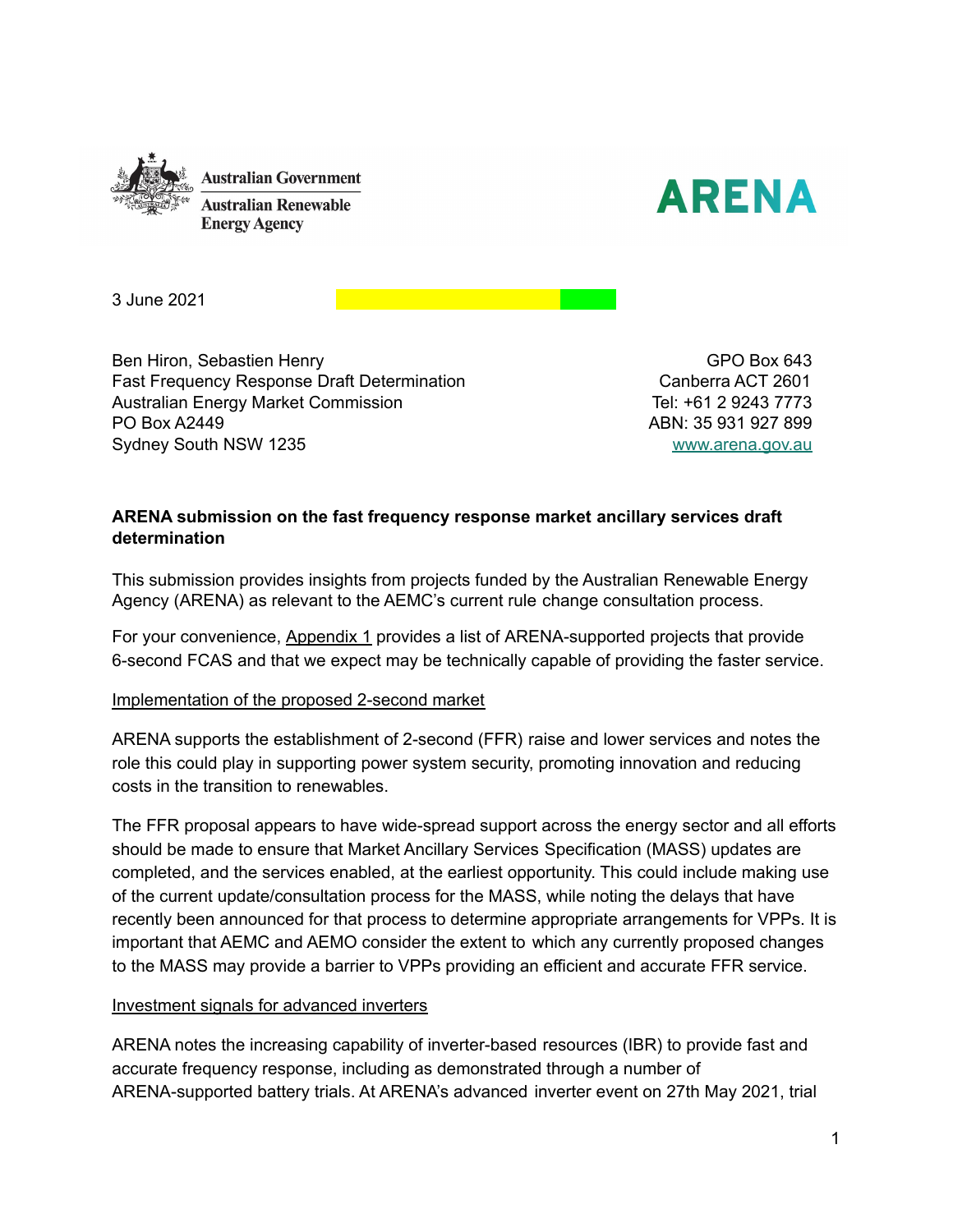participants reported their ability to provide an increasing range of services including synthetic inertia products that can provide a rapid, proportional and accurate response to Rate of Change of Frequency (RoCoF) in a way that can complement current primary frequency control and contingency FCAS services. While there is currently no market signal for industry to provide synthetic inertia, it is important that the requirements of a FFR service are compatible with the development of inertia markets in the future (as proposed by the ESB). Acknowledgement of this opportunity by the AEMC would encourage investors to consider the value of more advanced capability of inverters they are procuring.

## Preparing for the ultra-high DER grid

The current best projection by the Clean Energy Regulator has rooftop solar reaching a nominal capacity of 33 GW nationally by the end of  $2025<sup>1</sup>$  (i.e. comparable to NEM peak demand). The global momentum for electrification of transport and heating loads is also building rapidly.

The history of technology change in the NEM, and other sectors disrupted by digitalisation, is that change generally happens *slowly - then quickly*. As such, the current rate of adoption of new technologies is rarely a good indication of the likely future pace of change. It is therefore important that:

- the AEMC uses each rule change process as an opportunity to prepare for major disruption, even if the timing and exact form of future change is uncertain, and
- the FFR final determination provides an account of how frequency stability can be achieved in an ultra-high DER grid.

Irrespective of its exact timing, solar will provide an increasingly material share of instantaneous demand and, associated with this, large contingency events could, at times, originate from the coincident behaviour of demand-side resources. Demand-side resources need to be provided with a level playing field on which to participate in FFR markets and cost-recovery mechanisms need to be updated to match the source of underlying systemic risks.

ARENA notes the AEMC consideration of the need to improve the cost recovery arrangements for FCAS including its consideration of 'runway pricing'<sup>2</sup>. However the draft determination does not make the link between this need and complementary reforms such as 'schedule lite'<sup>3</sup> or the inadequacy of the current *mandatory* primary frequency response regime in an ultra-high DER context. ARENA encourages the AEMC to address this emerging context, and identify the need for further work, as required, in its final determination.

Transparency of offsetting savings

<sup>&</sup>lt;sup>1</sup> Reported at the **DEIP CEO [forum,](https://arena.gov.au/knowledge-bank/presentation-deip-ceo-forum-18-march-2021/) 18 March 2021** 

 $^{2}$  p.53

<sup>&</sup>lt;sup>3</sup> ESB [post-2025](https://esb-post2025-market-design.aemc.gov.au/32572/1619564199-part-a-p2025-march-paper-esb-final-for-publication-30-april-2021.pdf) options paper (p.70)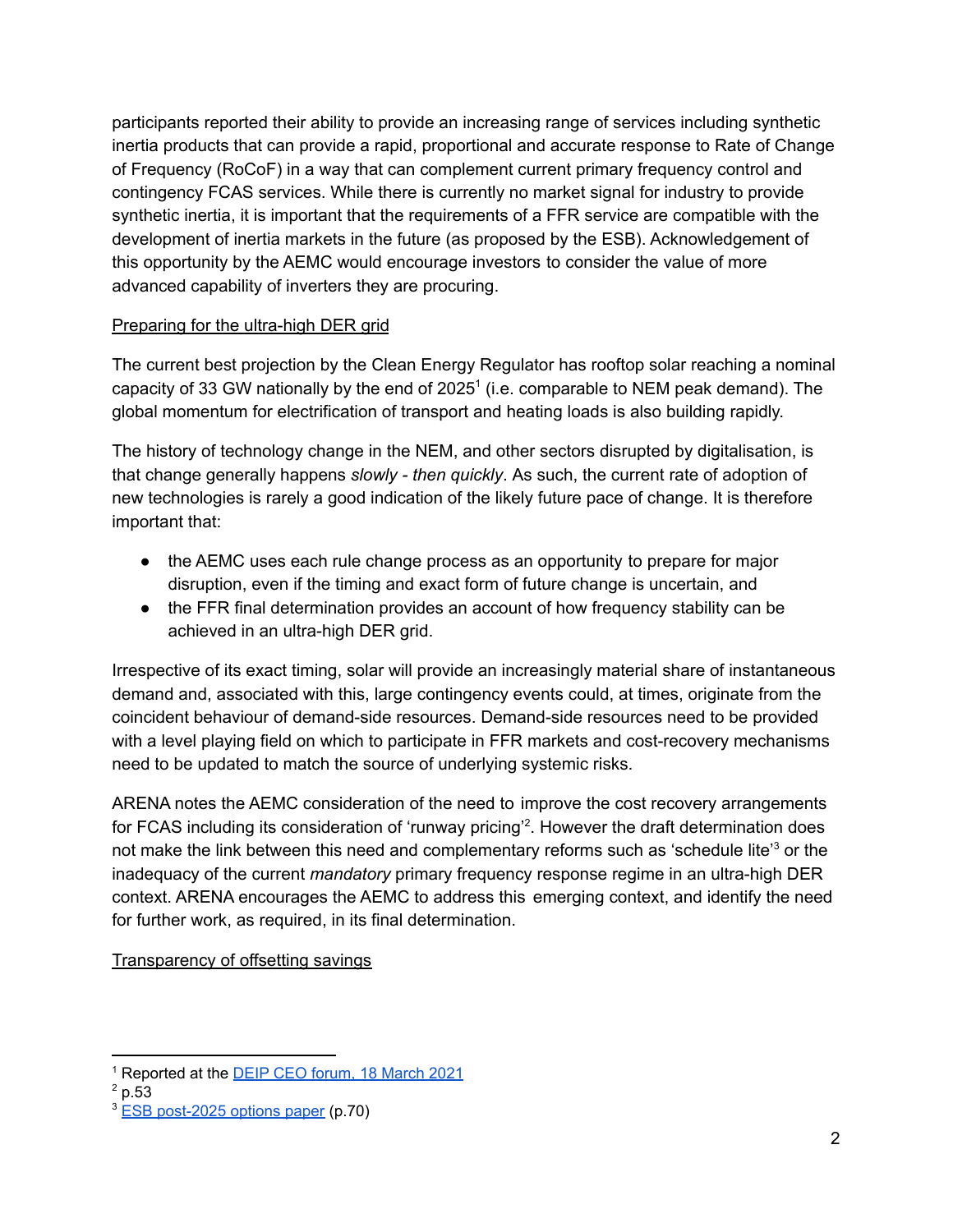ARENA notes the benefits of FFR reported by the AEMC in its draft determination. $4$  While the costs of the new service will be clear, it would be beneficial to provide stakeholders with ongoing transparency, and some confidence, that this will be translated into savings for consumers. Reported benefits might include:

- greater system hosting capacity for renewables via decreases in minimum inertia levels
- reduced wholesale prices and GHG emissions flowing from fewer market interventions and directions, and
- reduced procurement costs for other contingency services.

This could be reported through AEMO's *Frequency and Time Error Monitoring* program with oversight by the AER or Reliability Panel. This will help illustrate that the cost of reform is not additive, and that AEMO is accountable for ensuring that offsetting values are achieved.

# About ARENA

The Australian Renewable Energy Agency (ARENA) was established in 2012 by the Australian Government. ARENA's function and objectives are set out in the *Australian Renewable Energy Agency Act 2011.*

ARENA provides financial assistance to support innovation and the commercialisation of clean energy, including low, zero and negative emission technologies by helping to overcome technical and commercial barriers. A key part of ARENA's role is to collect, store and disseminate knowledge gained from the projects and activities it supports for use by the wider industry and Australia's energy market institutions.

Please contact Carl Tidemann, ([carl.tidemann@arena.gov.au](mailto:carl.tidemann@arena.gov.au)) if you would like to discuss any aspect of ARENA's submission.

Yours sincerely

Darren Miller

Chief Executive Officer, ARENA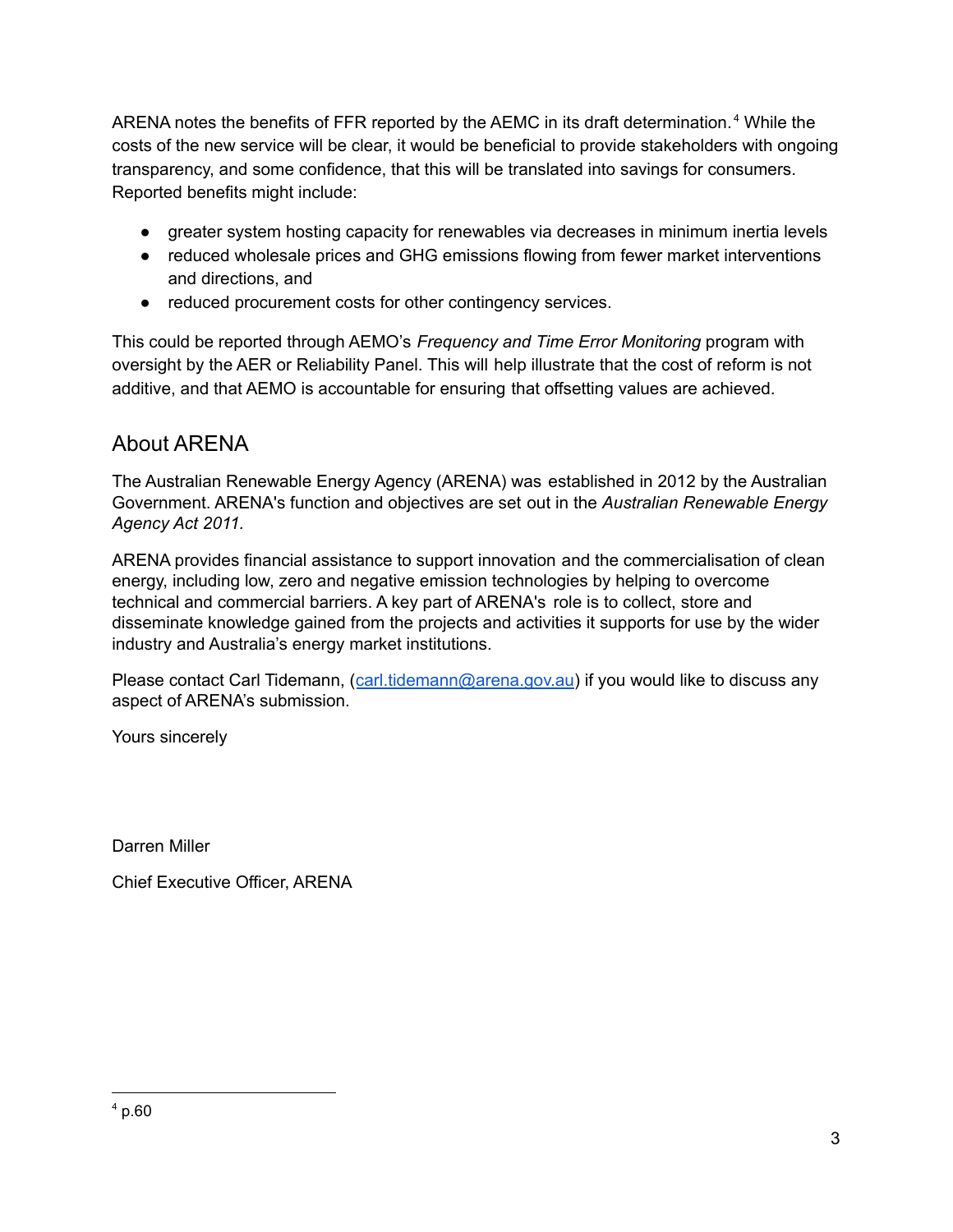## **Appendix 1 - ARENA projects addressing the opportunity for improved frequency management**

| Project name                                                                                                                                                          | Description                                                                                                                                                                                                                                                                                                          |
|-----------------------------------------------------------------------------------------------------------------------------------------------------------------------|----------------------------------------------------------------------------------------------------------------------------------------------------------------------------------------------------------------------------------------------------------------------------------------------------------------------|
| <b>ActewAGL Retail -</b><br><b>Realising Electric</b><br><b>Vehicle-to-grid Services</b>                                                                              | Project aiming to demonstrate the full economic value of<br>vehicle-to-grid services including FCAS services. Results due early<br>2022.                                                                                                                                                                             |
| <b>AEMO Virtual Power</b><br><b>Plant Demonstrations</b>                                                                                                              | 7 VPP demonstrations - each providing all contingency FCAS<br>services except 1, which is not supplying L6. Knowledge Sharing<br>report can be found here.                                                                                                                                                           |
| <b>Ballarat Terminal Station</b><br><b>Battery Energy Storage</b><br><b>System (BESS)</b>                                                                             | It is the first standalone battery-based energy storage asset in<br>Australia. It generates revenue through energy arbitrage,<br>Contingency and Regulation FCAS services. Operational report can<br>be found here.                                                                                                  |
| <b>ElectraNet Energy</b><br><b>Storage for Commercial</b><br><b>Renewable Integration</b><br>(ESCRI) Phase 2 (South<br><b>Australia</b> ) - Deployment<br>and Testing | The ESCRI project is the first LSBS project in Australia to operate in<br>voltage source mode as a virtual synchronous generator while grid<br>connected (grid forming). It generates revenue through energy<br>arbitrage and contingency FCAS services. Results can be found<br>here.                               |
| <b>Gannawarra Energy</b><br><b>Storage System (GESS)</b>                                                                                                              | It is the first retrofit model where a LSBS was installed at an existing<br>renewable energy generator site (solar farm). It generates revenue<br>through energy arbitrage and Regulation FCAS service. Operational<br>report can be found here                                                                      |
| <b>Goldwind IBFFR</b>                                                                                                                                                 | Goldwind is demonstrating virtual synchronous generator control<br>systems at the Gullen Range Wind Farm. This uses the mechanical<br>inertia of rotating turbines to produce a fast frequency response to<br>under frequency contingency events. Results can be found here.                                         |
| <b>Hornsdale Power</b><br><b>Reserve 2</b>                                                                                                                            | The project will demonstrate the ability for large scale batteries to<br>provide an inertia-like product (rapid response proportional to<br>RoCoF) and an enhanced FCAS response, enhancing the ability of<br>large batteries to support grid stability. The first project operations<br>report is due in July 2022. |
| <b>Lake Bonney LSBS</b>                                                                                                                                               | This project aims to generate revenue through energy arbitrage,<br>Contingency and Regulation FCAS services. Operational report can<br>be found here.                                                                                                                                                                |
| <b>Musselroe Wind Farm</b>                                                                                                                                            | Musselroe Wind Farm is demonstrating the potential for wind farms<br>to participate in all FCAS markets - including fast raise and lower,<br>which HWF2 did not participate in. Results are expected in June                                                                                                         |